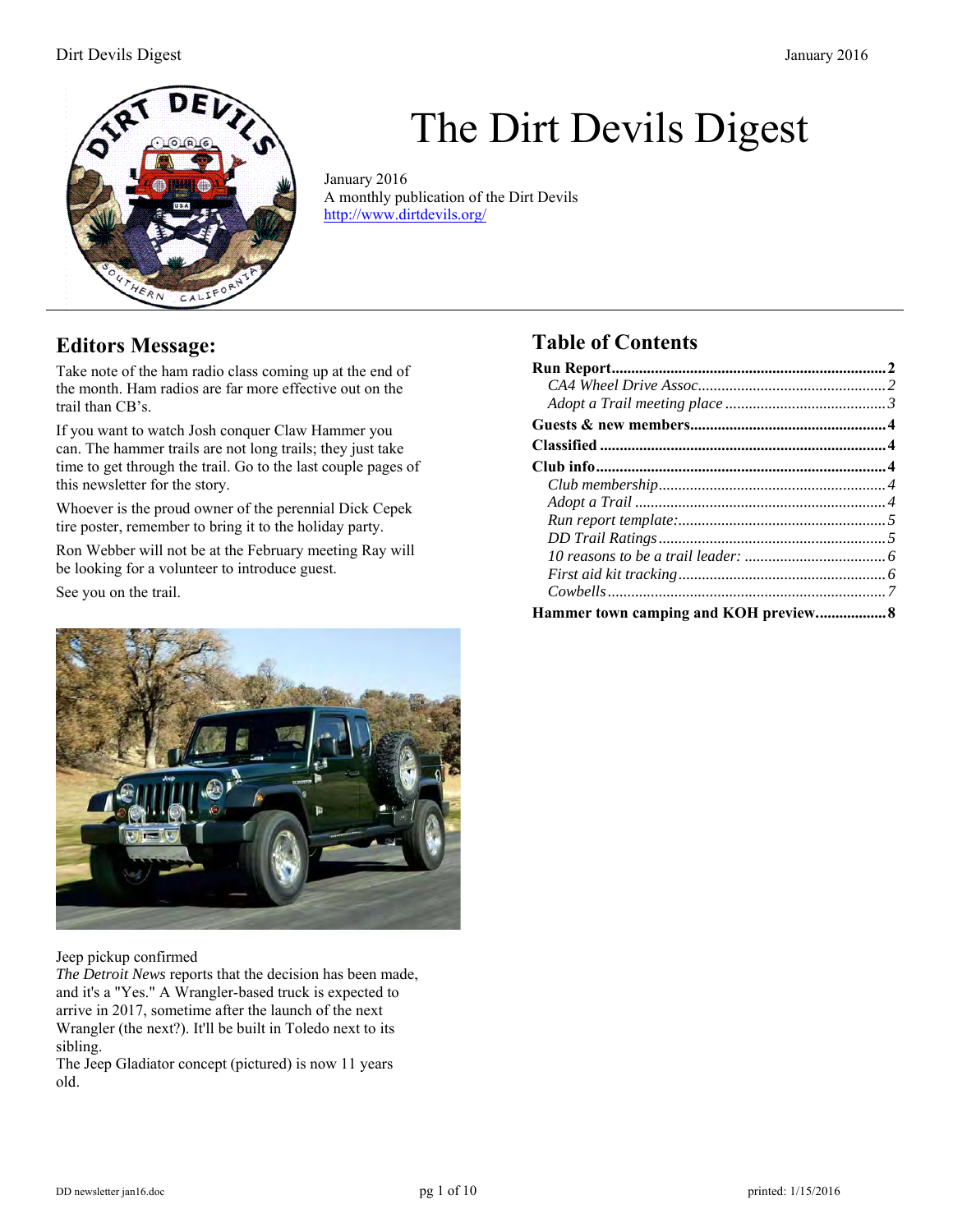# **Run Report**

Impromptu Calico Run 1/9/16 Run leaders: Jack & Zoe Attendees: Dave & Linda Kevin & Leslie Janet Johansen Jack Sobelman

Met outside the campground at 8.30am, aired down. Jack & Zoe and Kevin had done this run in December with Ron Weber. All others were first timers. Janet had just got her rear locker, skid plates and sliders installed and was wanting to try them out. She crawled up the double waterfall effortlessly, with no slippage. She got the Most Improved Award, since she has only been wheeling 1 year and this was a difficult trail. We took Doran Canyon up and came down Odessa.

Mid way, we stopped for lunch at Wall Street Canyon overlook and went into the mines. The weather was mostly cloudy, but some sun came out in the afternoon. Went through the 'S' curve with no problem, but Kevin decided to take the harder line out and got hung up on his gas tank skid plate and frame rail. Jack Sobelman got his shiny new purple tow strap out, and at the sight of it, Kevin decided he didn't want a cowbell and rocked it and punched it till he got off! No damage was done and no cowbell earned. He won the Macho Dude award for taking a tougher line. Pucker Pass seemed to have got even narrower since last month. A new route may soon be needed to get around it. Towards the end of the run at 5pm, it just started sprinkling, and we made it out just in time before the rocks got slippery.

We then visited the Gatekeeper, but no one was willing to try it - this time! Everyone aired up and decided to go to dinner and we celebrated a members' birthday. 8 hours of wheeling, no damage, good weather, good friends and good food. It just doesn't get any better than that!

## **CA4 Wheel Drive Assoc**

Convention February 19 – 21 2016 near Sacramento 11211 Point East Drive, Rancho Cordova January, 23, 2016 south district meeting in Ontario 9:00am

## Win a Jeep & keep trails open.

http://www.cal4wheel.com/win-a-jeep Raffle date: 2/21/2016 in Sacramento





- ARB fridge
- 37" BFG tires
- Genright aluminium fenders, bumpers, skid plate
- JE Real drive shafts
- Atlas 2 transfer case
- Snevy's LED lights
- K&N air intake
- Curry front dif Yukon axle shafts w/ zip air lockers
- PSC hydro steering
- Fox shocks
- PRP seats
- Rock hard sport cage
- TBM brakes
- BBS short arm kit
- Warn winch
- Odyssey battery
- Kicker sound system
- Sider web bikini top
- Reid hi steer knuckles
- Rugged ridge hood latches, handles, mats, ½ doors
- LGE paint work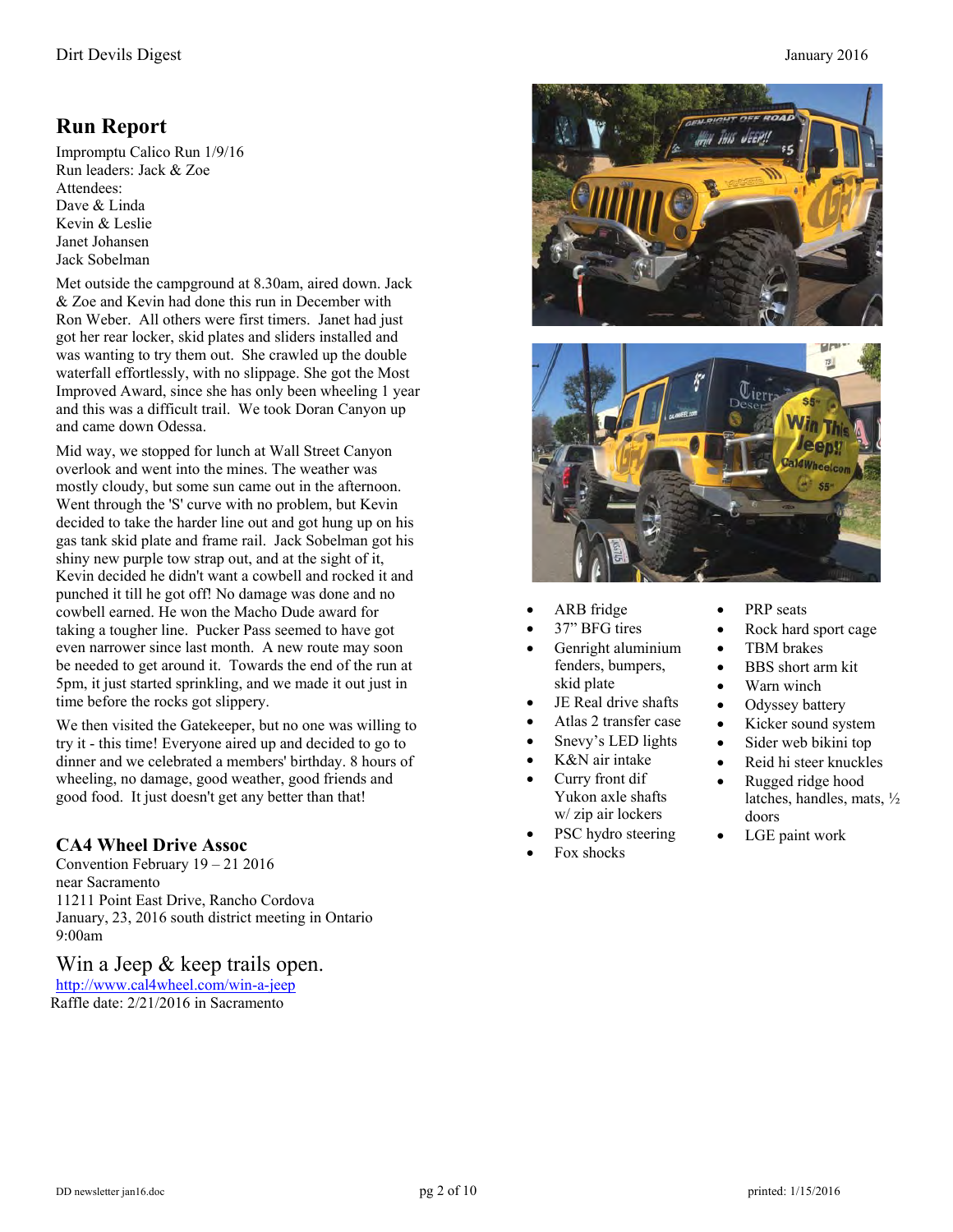## **Adopt a Trail meeting place**

8:30am at Rocky's Roadhouse 32150 Hilltop Blvd Running Springs, CA 92382 next to the 76 gas station

# **January 2016**

**23** Holiday Party

**30th, 31st ham radio License (entry level) Questions ask** Mike Wallace **Instructor:** Mark Chung 562 708 3893 mchung@prodigy.net **Make check out to:** Wynns radio for \$75. **Mail to:** Cerritos Amateur Radio League PO Box 575 13337 South Street Cerritos CA 90703 **Class location:**  Sheriff's Station 18135 Bloomfield Ave Cerritos . **8am** to **5pm** both days

# **February**

 $1 - 7<sup>th</sup>$  King of the Hammers, Johnson Valley

2 Monthly club meeting

13 Holcomb Valley aka Gold Fever 3N16 (snow run) this trail connects Crab Flats campground, Holcomb Creek, Lower Larga, Gold Mountain and Jacoby Canyon to the east. It exits at the dump. (Easy) - Dave

20 Holcomb Creek 3N93(snow run) (Dif) - Rick

26 –28 Primm Colosseum Gorge Trail (M) - Chris

# **March**

- 1 Monthly club meeting
- 4 6 Tierra Del Sol Desert Safari non club event
- 12 Motino Wash (D) / Rattlesnake canyon
- (E)-D Josh/ E Ron
- 19 Adopt A Trail Roger
- 19 27 Easter Jeep Safari Moab non club event
- $25 4/3$  Moab (trail ratings Mod Dif) Dave

# **April**

- 5 Monthly club meeting
- 9 Adopt A Trail Danny
- 15 17 El Mirage Jime & Karen
- 22 –24 Anza Borrego (M) Mike
- Corral Canyon (D) Danny

# **May**

| Monthly club meeting |
|----------------------|
|                      |

- 7 Adopt A Trail Chris
- 12 –14 Jeep Jamboree Big Bear non club event
- 20 –22 Overland Expo, Flagstaff AZ. non club event
- 21 HDR Prerun Devils Loop (M) Ray
- 27 –29 HDR Cal 4 Wheel Devils Loop (M) Ray

## **June**

- 7 Monthly club meeting
- 11 Adopt A Trail Roger
- 17 –19 Big Bear Forest Fest non club event
- 17 –25 Grand Canyon North Rim (E/M) Ray

## **July**

- 5 Monthly club meeting
- 16 John Bull (D) Josh
- 23 Adopt A Trail Ray

Old white mtn road near bishop No date

# **August**

- 2 Monthly club meeting
- 6 Off road Clinic 1 Mike
- 13 Off road Clinic 2 Mike
- 13 Little John Bull night run (M) Jack& Zoe
- 20 Adopt A Trail Josh
- 11 –14 Jeep Jamboree Rubicon Trail non club event

# **September**

- 6 Monthly club meeting<br>9-11 Sherman Pass  $(M)$  D
- Sherman Pass (M) Danny
- 17 Holcomb Creek (D) Jack&Zoe
- 24 AAT BBQ

# **October**

- 4 Monthly club meeting
- 7, 8 Miller jeep trail / lockwood creek

14 - 16 Death Valley (E) - Rick

El mirage date not set

# **November**

- 1 Monthly club meeting / run planning 2017
- 4 6 Afton Canyon (M) Chris
- 11 13 Panamint Valley PVD Cal 4 Wheel event

# **December**

- 6 Monthly club meeting
- 10 Calico (D) and Calico (E) Ron/ Mike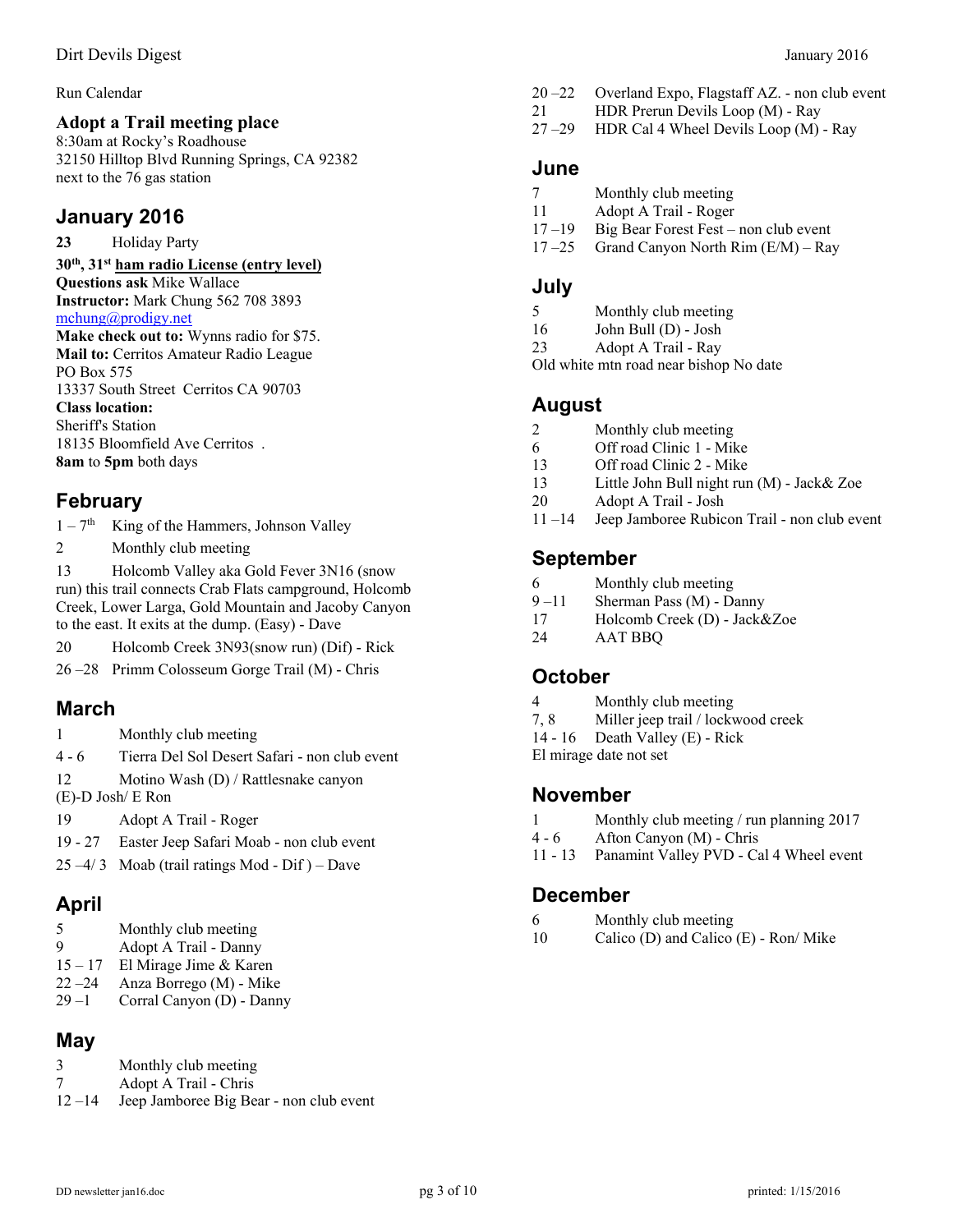# **Guests & new members**

## **Guest**

Ken Evans and Eva Evans lookin good in a JK Don Landry and Mary Karr putts around in a JK Chris Raymond lookin grand in a '98 Grand Cherokee Brian Powell and Rosemary Powell lookin good in a JK Christian Rothery lookin good in a '15 JK Sahara Thuy and Jim lookin good in a JK

## **New members**

Josh and Raelene Schiller putt around in a '06 Rubicon Unlimited

# **Classified**

New Complete **Dana 30 axles shafts** a little rust. keep a spare with you at all times, just in case was in my 2000 TJ (until I upgraded to dana 60's) fits  $97 - 2006$  maybe others.



 \$50. Each, driver and passenger side. contact Ron Webber 714 715 5692 or  $\overline{ronip}$ @outlook.com

# **Club info**

# **Meeting Place**

First Tuesday of each month, 6:30pm for Dinner & 7:30pm for the meeting at just east of Imperial Hwy and north of the 91 Fwy. Marie Callenders. 5711 East La Palma Ave., Anaheim, CA 92807, 714-779-0600

# **Club officers**

**President:** Ray Kleinhuizen kkfusedglass@roadrunner.com

**Immediate past president:** Jesse May: jemay.xj@gmail.com

**Vice President:** Mike Wallace proudpop80@gmail.com

**Secretary:** Cheryl May: jemay.xj@gmail.com

**Treasurer:** Emi Webber: emiwebber@hotmail.com

**Web Master:** Chris Slaughter: webmaster@dirtdevils.org

**Adopt a trail chairmans:**  Roy Chance: rchance@aol.com Roger Mauer: rogermauer@gmail.com

**Newsletter:** Ron Webber: ronjp@outlook.com Hospitality: Emi Webber: emiwebber@hotmail.com **Safety Committee:** Bill Smith:

**Run Coordinator:** Rick Walter rick03tj@gmail.com

## **Emergency response team coordinator:** Rick Walter

rick03tj@gmail.com the emergency response team makes themselves available to help with our adopt a trail Dish Pan.

CAL4 wheel reps: Jesse May and Keith Graham

## **Club membership**

| Membership dues:                                    |  |
|-----------------------------------------------------|--|
|                                                     |  |
|                                                     |  |
|                                                     |  |
| CAL4WD permanent member  \$675.00                   |  |
| CAL4WD permanent member 12 installments of  \$56.25 |  |
|                                                     |  |
| http://cal4wheel.com/                               |  |

## **Adopt a Trail**

The Dirt Devils Adopt A Trail is: Dishpan Springs Trail (3N34)

**Dishpan Springs** Trail can be found in the San Bernardino National Forest near Lake Arrowhead. The Dishpan Springs Trail is one of the toughest and most popular trails in the SBNF.

## **The West entrance:**

2N26Y is N34° 16.198 W117° 08.258.

**The T6 Bridge:** N34° 16.106 W117° 07.745.

```
The East entrance:
```
3N16 is N34° 15.663 W117° 05.116. **Meeting place**  8:30am at Rock Road House 32150 Hilltop Blvd Running Springs, CA 92382 next to the 76 gas station

## **Accessories**

Available at the regular meetings, see Emi Webber. Dirt Devil Stickers: \$15.00. Short sleeve shirts: \$15.00 Long sleeve shirts: \$18.00 Sweatshirts: \$30.00 Hats: \$20.00 DD logo magnets available in various sizes for \$4.50 to \$13.50 each.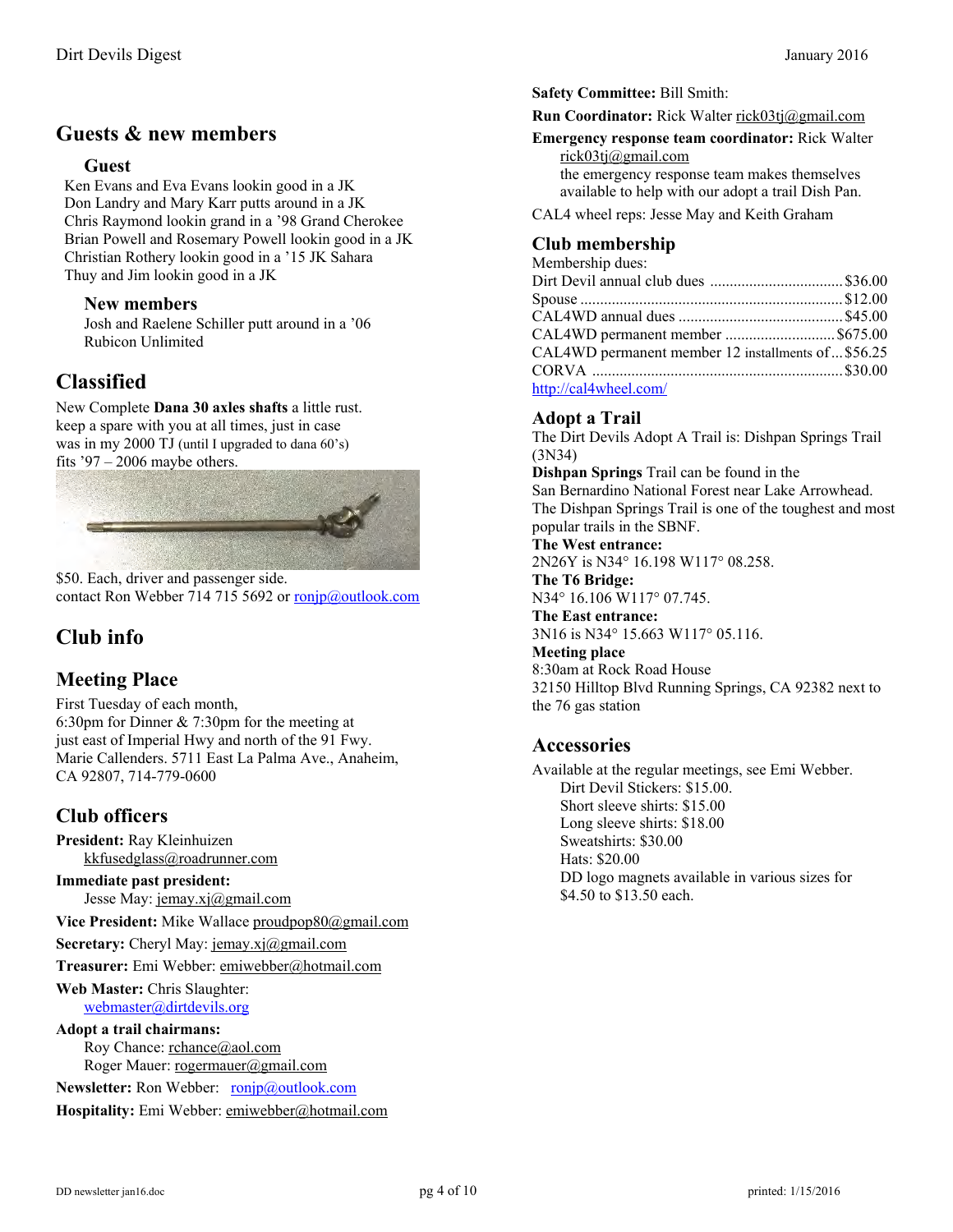

CAL 4 Wheel Drive, new member award

## **Newsletter advertising**

\$25 for  $\frac{1}{4}$  page ad, for 3 issues \$50 for a  $\frac{1}{2}$  page ad, for 3 issues \$100 for a full page ad, for 3 issues. A full page ad also gets a Web Link.

## **Run report template:**

Run name: Run leader: Date: Number of rigs: Participants: Members: Guest: The story: Weather: Cow bells earned:

## **Run announcement template**

#### Research and/or Pre-run the trail route.

Create and Post a Run Announcement When emailing the run announcement: Please, use the words "Run Announcement" in the Subject line of the message, forward to the webmaster and newsletter editor.

Date/Time and Place for the Run

Description of Run

Difficulty Rating

Run Type: Base Camp, Day Run

Camping Location/ Directions/ Details/ Facilities/ Fees.

Access for motor homes?

Directions to Meeting Place.

EXACT Departure Time from Meeting Place

Required Equipment. Open dif ? Lockers?

Is RSVP Required?

CB Channel channel 4, if too much traffic then switch to 5 and so on.

HAMM channel 146.440

Contact Information (Run Leader

Phone Number & email address)

# **Day of the Run:**

Hold brief driver's gathering before start of run. Include special instructions.

Assign vehicle order if there are vehicles with open diffs. Have vehicle with locked diff in front & behind. (If possible disperse vehicles with HAM radios near the front, middle and rear of the line.

Encourage drivers to learn the name of the person in front and behind his/her vehicle.

Assign Tail Gunner Vehicle

After returning home forward to the newsletter editor a Run Report and a few photos. subject line write "Run Report"

## **DD Trail Ratings**

Trail ratings are subjective and weather conditions over the years can change a trail. An easy trail can become more difficult after or during rain. The trail leader needs to be the final judge of trail conditions the day of the run. If any part of a trail is difficult the trail is rated difficult. If difficult sections have bypasses the trail may be suitable for less capable rigs or less experienced drivers.

- E Easy (Black Canyon, Mohave Trail)
- M Moderate (Devils Loop, Miller Jeep Trail)
- D Difficult (John Bull, Calico)

### **Easy trails could include these conditions:**

- Any dirt, sand or gravel road.
- Gentle to mildly steeper hill climbs, mild rocky sections and/or soft sandy sections.
- Four wheel drive may not be necessary all the time.
- Pot holes or ruts that require high ground clearance.
- Water crossings up to 12 inches deep.
- Suitable for full size vehicles.
- Low gears may be required on hill climbs.
- Recommend 4 wheel drive vehicle
- Suitable for most tire sizes

#### **(M) Moderate trails could include these conditions::**

- Steep rutted and rocky hill climbs that require careful tire placement.
- three foot ledges to climb and/or steep drop offs.
- Rocky sections that can cause body or rim damage.
- Water crossings might have rocks and could be deeper then 12 inches.
- Brush or cactus may scratchy vehicles.
- These trails will require low range gears, high ground clearance and 4WD.
- Skid plates and body protection are recommended.
- Minimum 33 inch or bigger tires.
- Recommend at least rear axle locker.

#### **(D) Difficult trails could include these conditions:**

- Rocks as big as your tire to as big as your vehicle.
- Hill climbs are steep and may require extended wheel travel.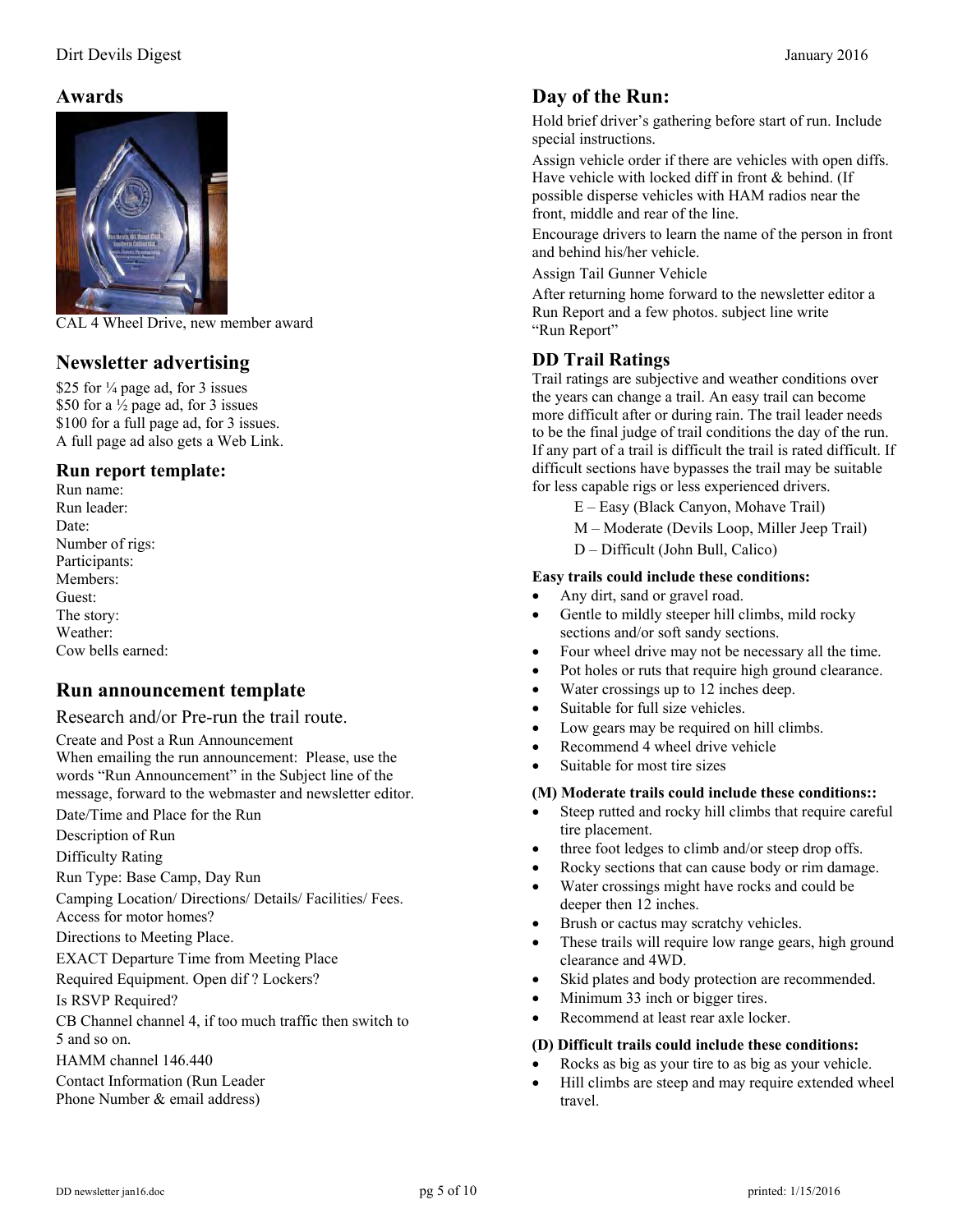- These trails can have long sections of large rocks that require careful tire placement. .
- Three foot  $+$  ledges to climb and steep drop offs.
- Body damage possible.
- These trails will require vehicle modifications such as suspension lifts, body protection and skid plates.
- Minimum 35 inch or bigger tires.
- Recommend front and rear axle lockers.

#### **10 reasons to be a trail leader:**

**10** – You pick the trail (hopefully someone will want to run it with you)

- **9** You pick the run start time and meet spot
- **8** You write the run announcement
- **7** You pick the CB channel (duh 4)

**6** – You conduct the drivers meeting (best if done before you start the trail)

**5** – You carry the Dirt Devils club first aid kit (hopefully you know how to use it)

**4** – You pick the bathroom stops (more stops keep you out trouble)

**3** – You are the spotter when someone needs help (you'll get a lot of exercise)

**2** – You will get unwavering support from all drivers even when you are hopelessly lost and confused.

**1** – You get to ride in front of everyone out of the dust (this the only good reason to be a trail lead)

#### **Recommended trail tools:**

- 1. Socket Set (some vehicles use both standard & metric), ratchet and extensions
- 2. Combination wrenches (some vehicles use both standard & metric)
- 3. Vise grips
- 4. Adjustable jaw pliers and channel locks
- 5. Crescent Wrench
- 6. Spark plug wrench
- 7. Screwdrivers (Standard & Philips )
- 8. Hammer 9. Bottle Jack
- 10. Utility Knife
- 11. Hacksaw
- 12. Latex Gloves
- 13. Tire plug kit
- 14. Hacksaw
- 15. Rags
- 16. Funnel
- 17. Flashlight / work light (extra batteries)
- 18. Ratchet straps
- 19. Cordless tools (impact driver, saw, etc.)

Spare parts and consumables:

The extreme situations: carry no spare parts, or carry so many your rig breaks due to the extra weight. What you need to do is get somewhere in the middle by carrying parts that are most likely to fix your broken rig. If you

have knowledge of your vehicle, any special items can be added. If your rig has a history of U joint issues carry a spare.

Sample Spare parts list: add or subtract as needed!

- 1. Fuses, electrical wire, electrical tape, duct tape, nylon wire ties, silicon sealer
- 2. Miscellaneous nuts, bolts and hardware
- 3. Fan belts, hose, clamps
- 4. Valve stems, tire plugs
- 5. Engine oil, brake fluid, transmission fluid, etc.
- 6. Coolant or water for the radiator

A breakdown will likely include crawling under the vehicle and messy parts. Bring a blanket, towel or plastic trash bag that you can lay on. They also help keep parts and tools away from the dirt.

### **First aid kit tracking FA #1 (red, blue backpack)**

Josh Danny Ward Ray Kleinhuizen Mike Wallace Josh Bleijenberg

### **FA #2 (Orange canvas bag)**

Dave Ray K Gilbert Mike Wallace Josh Bleijenberg Pete Johnson

## **FA #3 (Orange canvas bag)**

Bill Ron Webber Calico Jack & Zoe Roger Mauer Danny Ward Ron Webber March 2015 Calico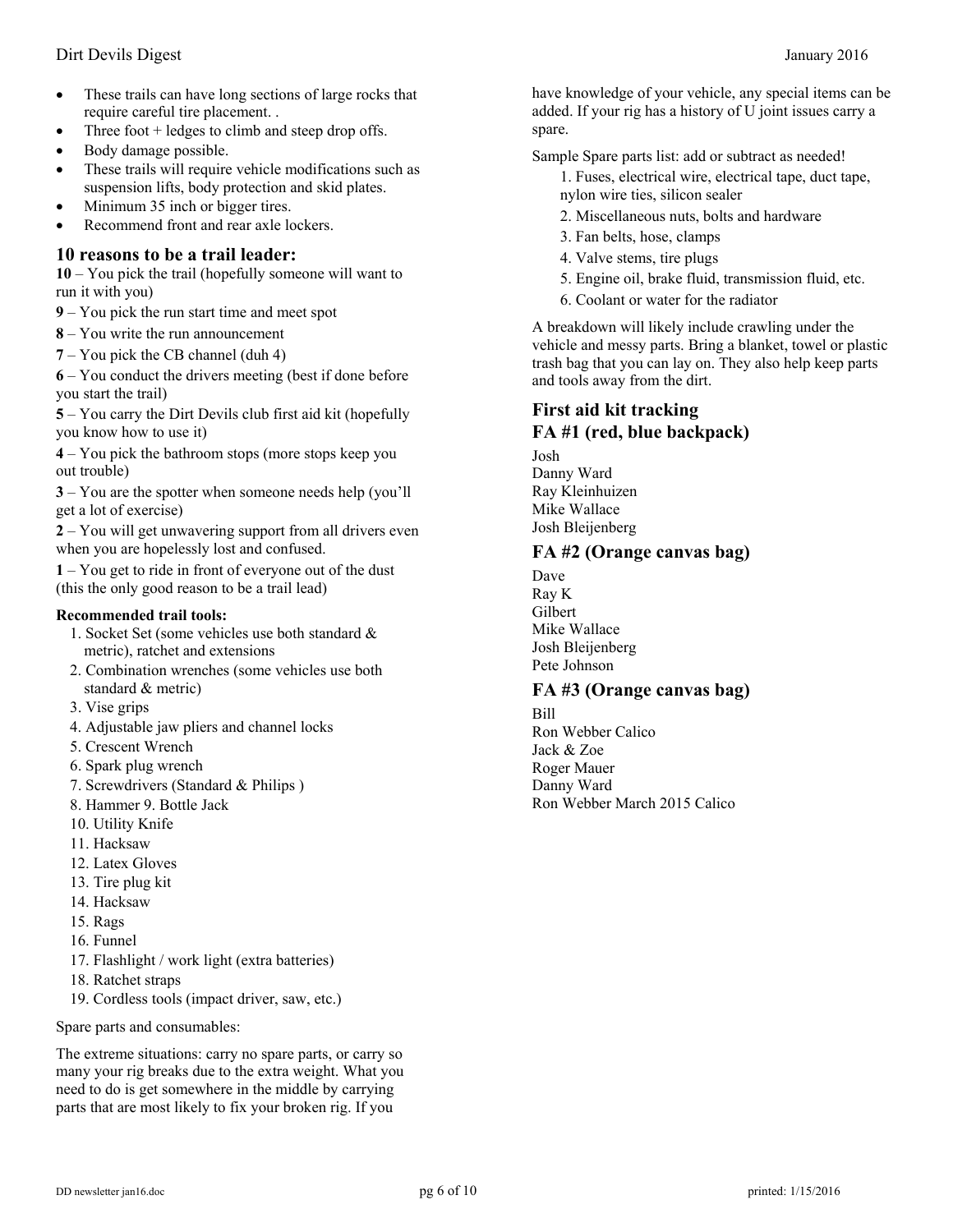#### **Cowbells**



**The cow bell rules are:** If you get stuck and are unable to move under your own power and need the help of a winch or you get strapped from one of your fellow jeepers then you have earned the privilege of hanging a cow bell from your front bumper. You must leave the cow bell on the front of your rig until another Dirt Devil gets stuck then, you can proudly hand it over. This starts at the beginning and the end of the trail, not on the highway.



**Old logo green bell**  Frank Gilliland Holcomb Creek 9/26/15 Josh Bleijenberg Corral Canyon 4/10/15 Josh Bleijenberg Dusy Ersham Sept 2014



**Brown bell**  Frank Gilliland Claw Hammer Bill Smith HDR May25 2015 Tim Debolt Rattlesnake Feb 2015 Rick Walter adopt a trail 6/27/2014 Josh Bleijenberg Corral Canyon 5/4/2014



**Little Blue bell**  Frank Gilliland Holcomb Creek 9/26/15 Bill Smith HDR May25 2015 winched Bronco on to trailer Gilbert at Corral Canyon 4/10/15 Chris Slaughter Grizzly Rick Walter Mike Wallace



**Mike Maneth memorial bell**  James Ettinger Holcomb Creek Frank Gilliland John Bull 6/27/2015 Mike Wallace Corral Canyon 4/10/15 James Ettinger Claw Hammer 1/10/15. Castulo Olivas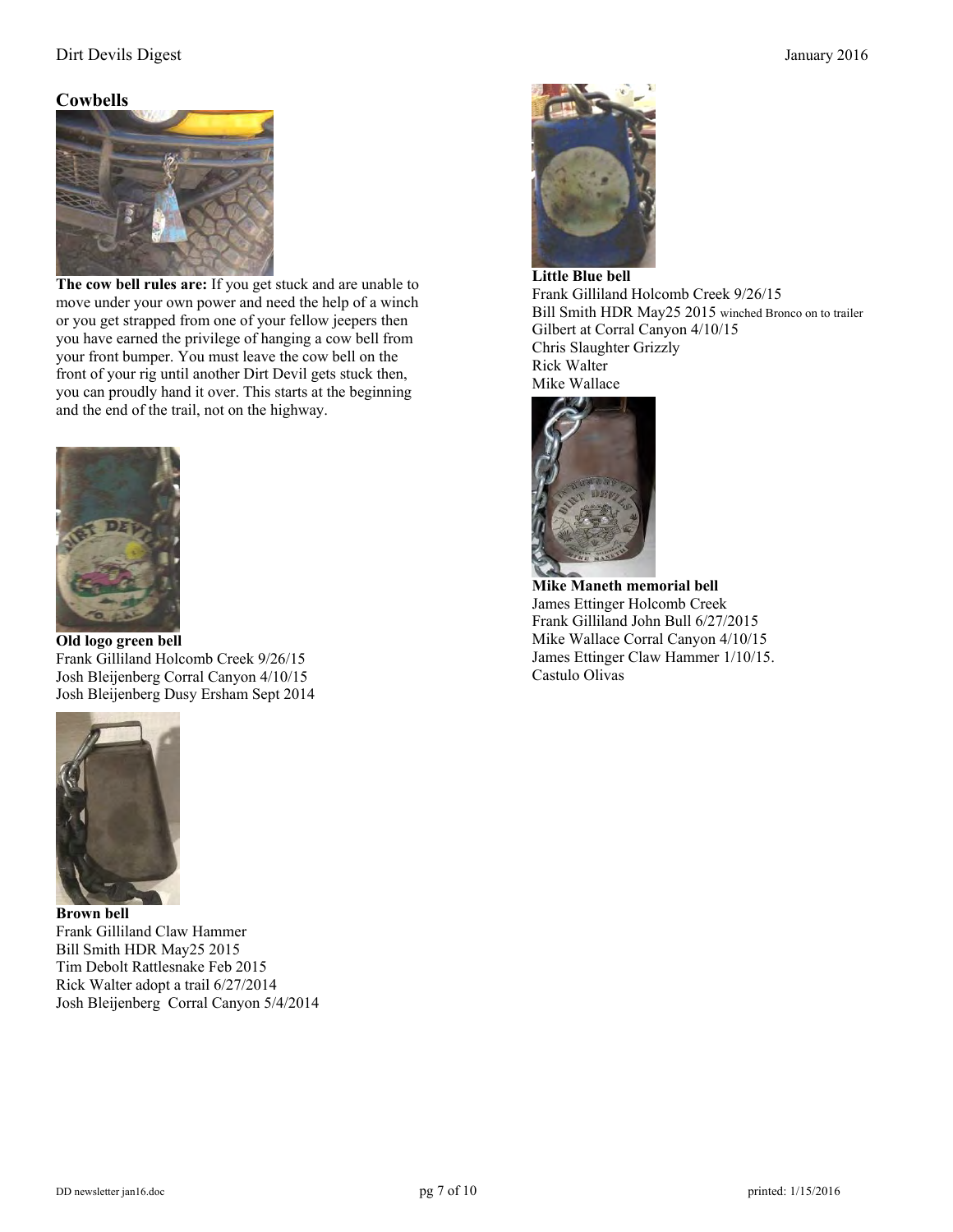

# **Hammer town camping and KOH preview.**

15-17 - Camp Friday and Saturday night with scheduled runs Saturday and Sunday

### **Contact info and RSVP: Joshua Bleijenberg 562 400 1305 / Jbleij@gmail.com**

**Where**: Johnson Valley OHV



aerial view of the camp ground.

**Campsite/ Run meeting location**: Campsite @ Valley Vista Airport (Landers). Daily runs will stage here at 9AM and depart @ 9:30 AM. (DO NOT DRIVE ON ANY AIRPORT PROPERTY AT ANY TIME) more info below.

#### **Coordinates**: 34.337231, -116.579934

**Trip description**: There are a couple of options if you choose to join us for this trip. I will be leading two trails in hammer town. Claw hammer trail on Saturday, and Sledge hammer on Sunday. More on both of these below. There is also staging and testing for King of the Hammers off-road race at Means dry lake. KOH is run annually and is one of the biggest off-road races on the west coast. I have attached a link with KOH info below if you are not familiar. Last year when we came out around the same time there were race teams out testing their vehicles and making adjustments. We saw a competitor out on the trail and got a firsthand up close look at their tube buggy in action. It was really cool! Technically this is not the event itself so it would be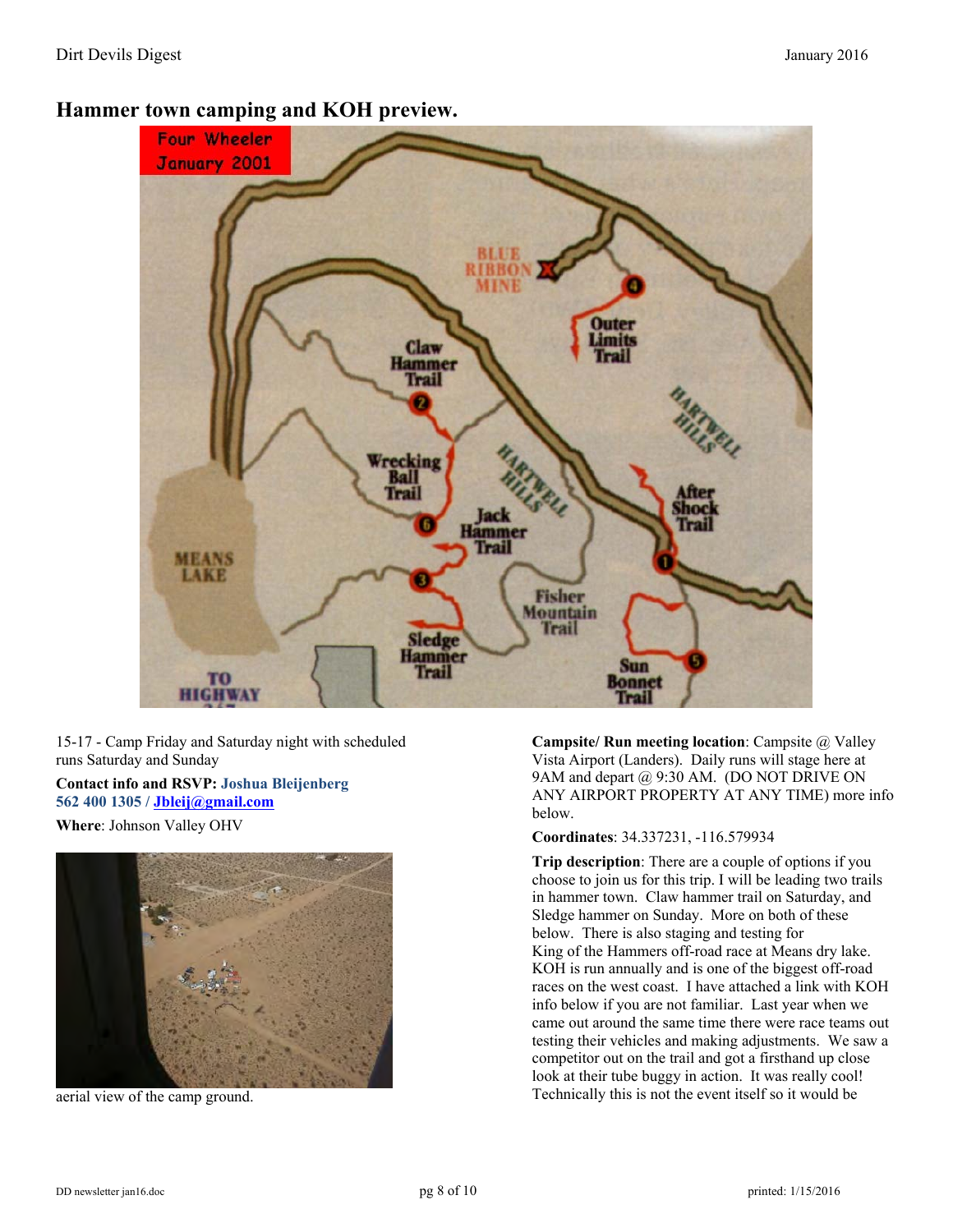informal and I don't have any contacts or connections there so I won't promise anything as far as tours or meet and greets, etc. Instead I will be out on the trails mentioned above. There is also some easier trail options in the area if you would like to go out and explore or put together another option for people. The area has a lot to offer if you just want to come out and camp with some good people and check it out. I have included details about the camp site and lodging options below. Also you can do either of these runs as day runs if you prefer.

**Area and trail descriptions**: Hammer town and the trails in this area are HARD! Very HARD! These trails I have chosen are both short and considered to be some of the easier trails for this area, but make no mistake, this is a whole different level. Body damage and breakage is very possible. We had 3 of 5 vehicles use their winch last time we ran Claw hammer but no body damage. The time before some vehicles did take some dings but no breakage. As a result I am going to limit the number of vehicles on these trails to 15 and ask that you RSVP if you would like to join us. I will ask you questions about experience and vehicle build as I want to be sure you are prepared for the level of trail we are going to run. Please don't take it personal, I just want to get to know who I'm guiding through. There are a ton of videos on you tube for both of these trails and I would encourage you to watch some to acclimate yourself. I have attached a couple of links below that include a detailed write up on the area as well as some videos that seemed fairly accurate in their representation. Try to picture yourself on those obstacles in your Jeep and ask yourself if this is something that you want to try. That being said, I want to scare you, but they are REALLY Fun! We have done Claw Hammer as a club run with about 12 vehicles and it went very well. A couple of people turned back but most made it thru unscathed and we finished before night time. Lucerne Valley is an off-road playground and if you have never been there you should really check it out. There are continuous talks about closures and limited use of this area and who knows how long it will be open. It is an amazing resource.



**Four wheeler guide to the hammers article with detailed descriptions for each trail:** 



http://www.fourwheeler.com/events/131-9903-guide-tothe-hammers/

**Saturday (1/16/2016): CLAW HAMMER: Meeting @ 9, Departing @ 9:30 AM. This is the easier of the two trails.** (sorry for the music)

https://www.youtube.com/watch?v=-vMFHt3VpXk

**Sunday (1/17/2016) : SLEDGE HAMMER: Meeting @ 9, Departing @ 9:30 AM. One of the original trails in the area. It has trail signage and mail box to send for help if you get stuck. HAHA** 

https://www.youtube.com/watch?v=8rvN11IyZZQ

#### **Difficulty**: D+

**Minimal equipment:** Short wheelbase 33" with front and rear lockers. Long wheel base 35" with lockers. Full skid plates highly recommended. Expect me to ask you questions about this when you RSVP...

**Weather:** TBD. I know if we have any moisture I do not want to run anything in Johnson Valley. They are hard enough when its dry.

#### **Hotels in the Area:** Best western yucca valley (30 min) from camp) (760) 365 3555

There are also options closer but they were questionable so I did not include them in my write up.

#### **Camping details:**

This is a private campsite owned by one of our members who is gracious enough to let us use it. It is a about an acre of graded, packed dirt with a couple of vehicles and a shipping container on it. It is located next to Valley Vista Airport. The access road to the camp is fine for 4x4 and trucks with trailers, but heavy RVs will want to access by crossing the runway (requires escort spotter, it is an active runway). You can put "Valley Vista Airport" into most GPS and it will either come up with a Yucca address or Landers. But it leads you to the right place. About a mile West of Boone Road off 247 is Valley Vista Road. Head south on Valley Vista for 2 miles until you T-bone Quailbush Road at the airport. I will be there and will help direct folks into camp. Camp has the red fire truck, white  $5<sup>th</sup>$  wheel and brown shipping